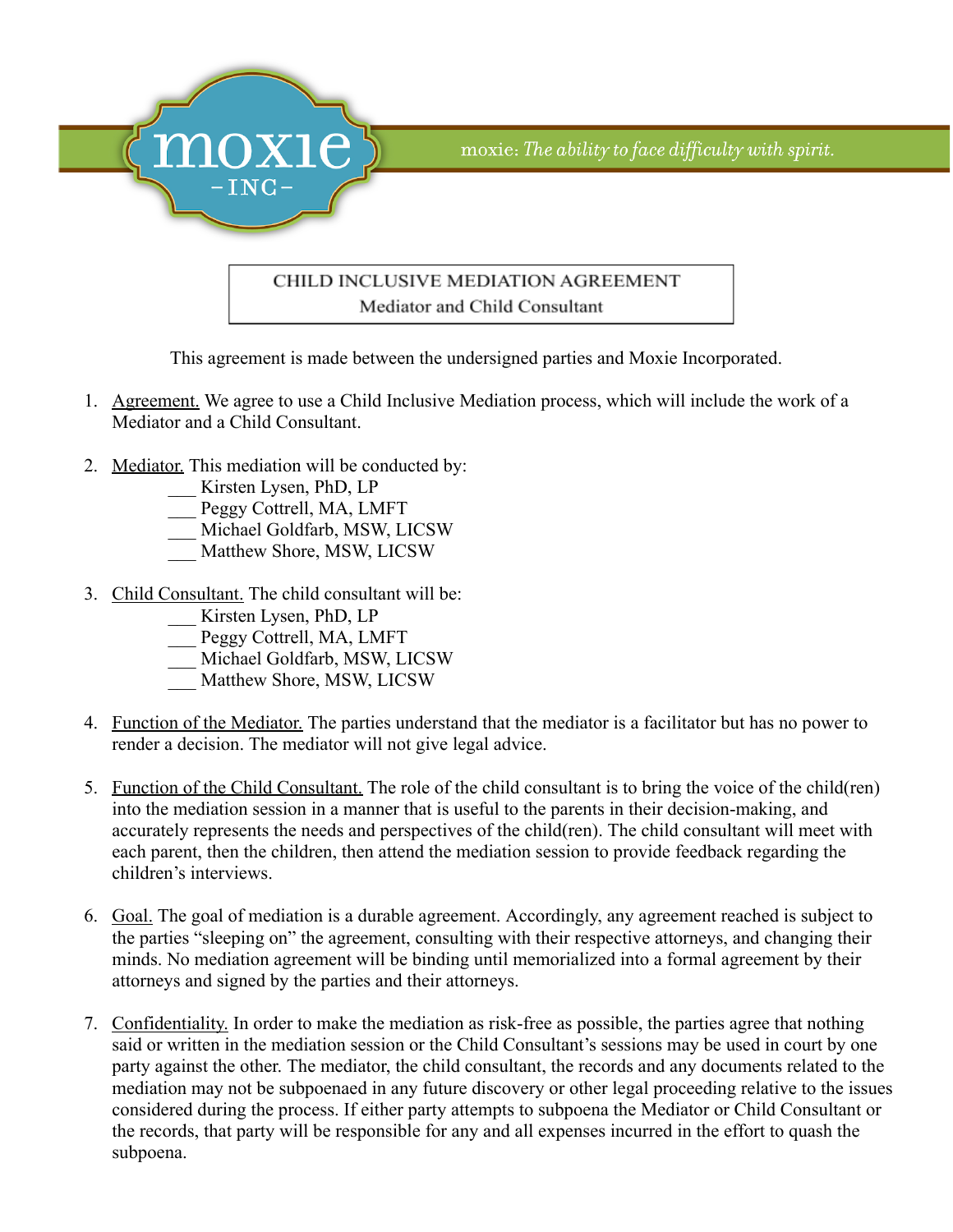- 8. Exceptions to Confidentiality. Exceptions to confidentiality are as follows:
	- a. Where disclosure is required by statute (abuse or neglect of children or vulnerable adults and/or "duty to warn" obligations; or
	- b. Where disclosure is necessary to prove a claim of mediator misconduct; or
	- c. When mediation is pursuant to a court order, the mediator may disclose the following:
		- i. Whether the parties met with the mediator
		- ii. Whether agreements were or were not reached
		- iii. Whether future sessions are scheduled.
- 9. Process. The Child Inclusive Mediation process involves the following steps:
	- a. Each parent meets with the Child Consultant for a one hour intake appointment. In this session, the parents describe the family situation and the topics that will be mediated, which will inform the Child Consultant's interviews with the child(ren). (Total time: 2 hours)
	- b. Two interviews are scheduled for the child(ren) to meet with the Child Consultant. Typically, each parent brings the child(ren) to one of these sessions. Adjustments to this transportation arrangement may be made based on family circumstances.

(Total time: 2-6 hours, depending on children involved)

- i. When one child is being interviewed, these sessions are scheduled for one hour each. When more than one child is being interviewed, additional time is required.
- c. The Child Consultant prepares the feedback that will be provided to the parents and Mediator during the mediation session.

(Total time: 1 hour)

- d. The mediation session is conducted, which includes both the Mediator and the Child Consultant. (Total time: 8 hours; 4 hours for the Mediator, 4 hours for the Child Consultant)
- 10. Fees. The mediator shall be compensated at the rate of \$300 per hour. The child consultant shall be compensated at \$300 per hour. Fees are charged for all time spent on the case, including telephone conferences with the parties' attorneys, preparation for and time in mediation sessions, and the drafting of letters, e-mail communications, and agreements. The parties understand that all fees are based strictly on time spent on this case, and that there is no correlation between fees and/or success/failure to reach agreement. If at any time the parties decline to pay the providers' fees, the providers shall no longer be responsible for rendering services to the parties.

The deposit outlined below is an estimate of the cost of services, although the unique needs of the family may result in more or less time being required. Any fees charged in excess of the deposit (outlined below) will be paid at the time of session. The fees will be divided between the parties in the following manner:

| Party: | Percentage:                  |
|--------|------------------------------|
| Party: | $\frac{0}{0}$<br>Percentage: |